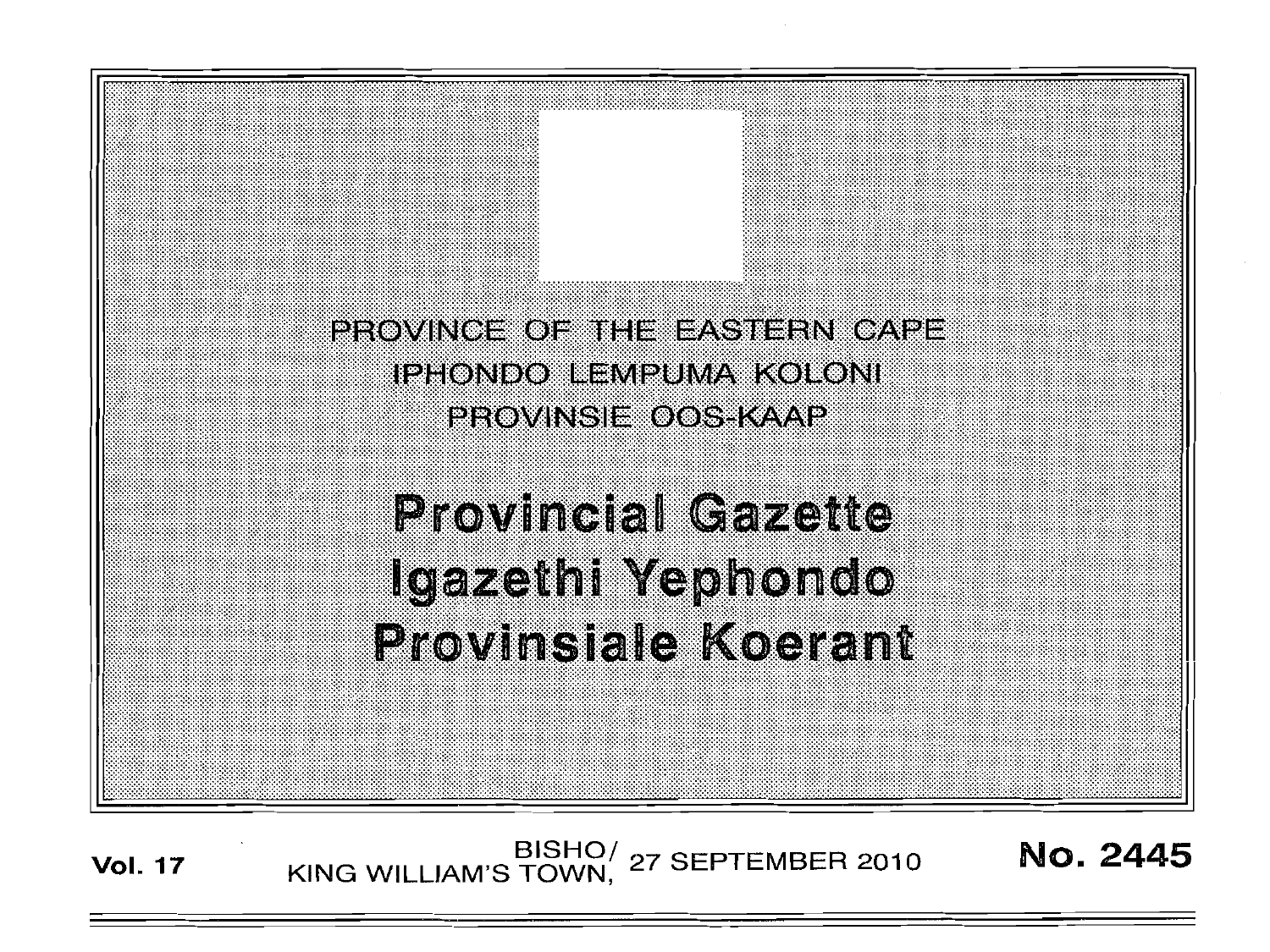No.

## **IMPORTANT NOTICE**

**The Government Printing Works will not be held responsible for faxed documents not received due to errors on the fax machine or faxes received which are unclear or incomplete. Please be advised that an "OK" slip, received from a fax machine, will not be accepted as proof that documents were received by the GPW for printing. If documents are faxed to the GPW it will be the sender's responsibility to phone and confirm that the documents were received in good order.**

**Furthermore the Government Printing Works will also not be held responsible for cancellations and amendments which have not been done on original documents received from clients.**

# **CONTENTS· INHOUD**

Page Gazette<br>No. No. No. No.

#### **GENERAL NOTICES**

| 302 Development Facilitation Act (67/1995): Establishment of a land development area: Portion of the Remainder of | 2445 |
|-------------------------------------------------------------------------------------------------------------------|------|
| 303 Removal of Restrictions Act (84/1967): Ndlambe Municipality: Removal of conditions: Erf 506, Cannon Rocks 3   | 2445 |
|                                                                                                                   | 2445 |
|                                                                                                                   | 2445 |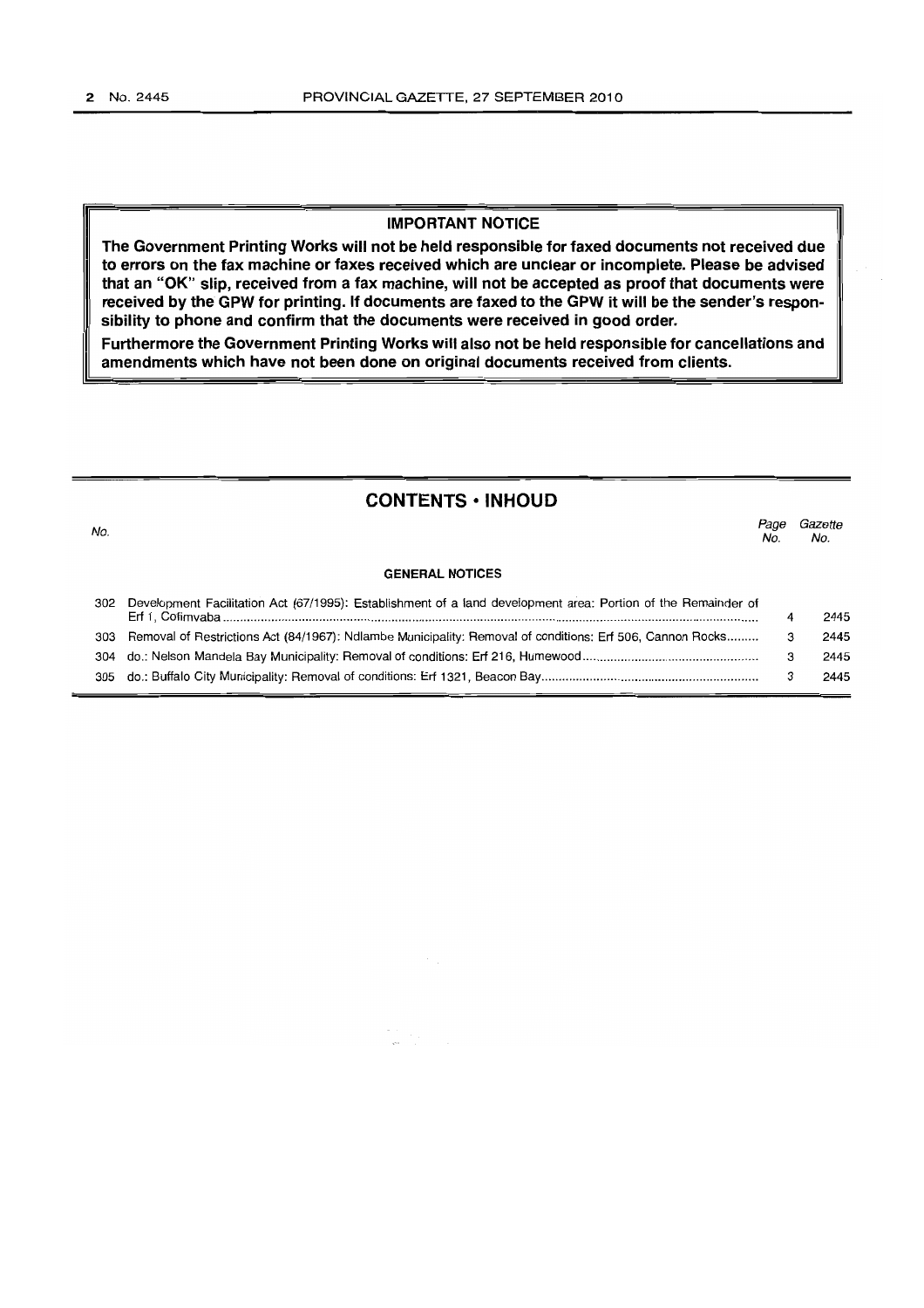# **GENERAL NOTICES**

# No. 303

<u> 1915 - Ale</u>

### DEPARTMENT OF LOCAL GOVERNMENT AND TRADITIONAL AFFAIRS

### (EASTERN CAPE PROVINCE)

#### NDLAMBE MUNICIPALITY

#### REMOVAL OF RESTRICTIONS ACT, 1967

#### ERF 506, CANNON ROCKS

Under section 2 (1) of the Removal of Restrictions Act, 1967 (Act 84 of 1967), as amended, and on application by the owner of Erf 506, Cannon Rocks, conditions V.A. 6 (b) (i) and (ii) in Deed of Transfer No. T10529 of 2008 are hereby removed.

### No. 304

 $\overline{a}$ 

#### DEPARTMENT OF LOCAL GOVERNMENT AND TRADITIONAL AFFAIRS

#### (EASTERN CAPE PROVINCE)

#### NELSON MANDELA BAY MUNICIPALITY

#### REMOVAL OF RESTRICTIONS ACT, 1967

#### ERF 216, HUMEWOOD, PORT ELIZABETH

Under section 2 (1) of the Removal of Restrictions Act, 1967 (Act 84 of 1967), as amended, and on application by the owner of Erf 216, Humewood, Port Elizabeth, conditions C (v) (b) in Deed of Transfer No. T19121 of 2008 is hereby removed.

### No. 305

#### DEPARTMENT OF LOCAL GOVERNMENT AND TRADITIONAL AFFAIRS

(EASTERN CAPE PROVINCE)

### BUFFALO CITY MUNICIPALITY

REMOVAL OF RESTRICTIONS ACT, 1967

#### ERF 1321, BEACON BAY, EAST LONDON

Under section 2 (1) of the Removal of Restrictions Act, 1967 (Act 84 of 1967), as amended, and on application by the owner of Erf 1321, Beacon Bay, East London, conditions B (3) (a), (b), (c), (d) and D (1), (2) and (3) in Deed of Transfer No. T6664 of 2007 are hereby removed.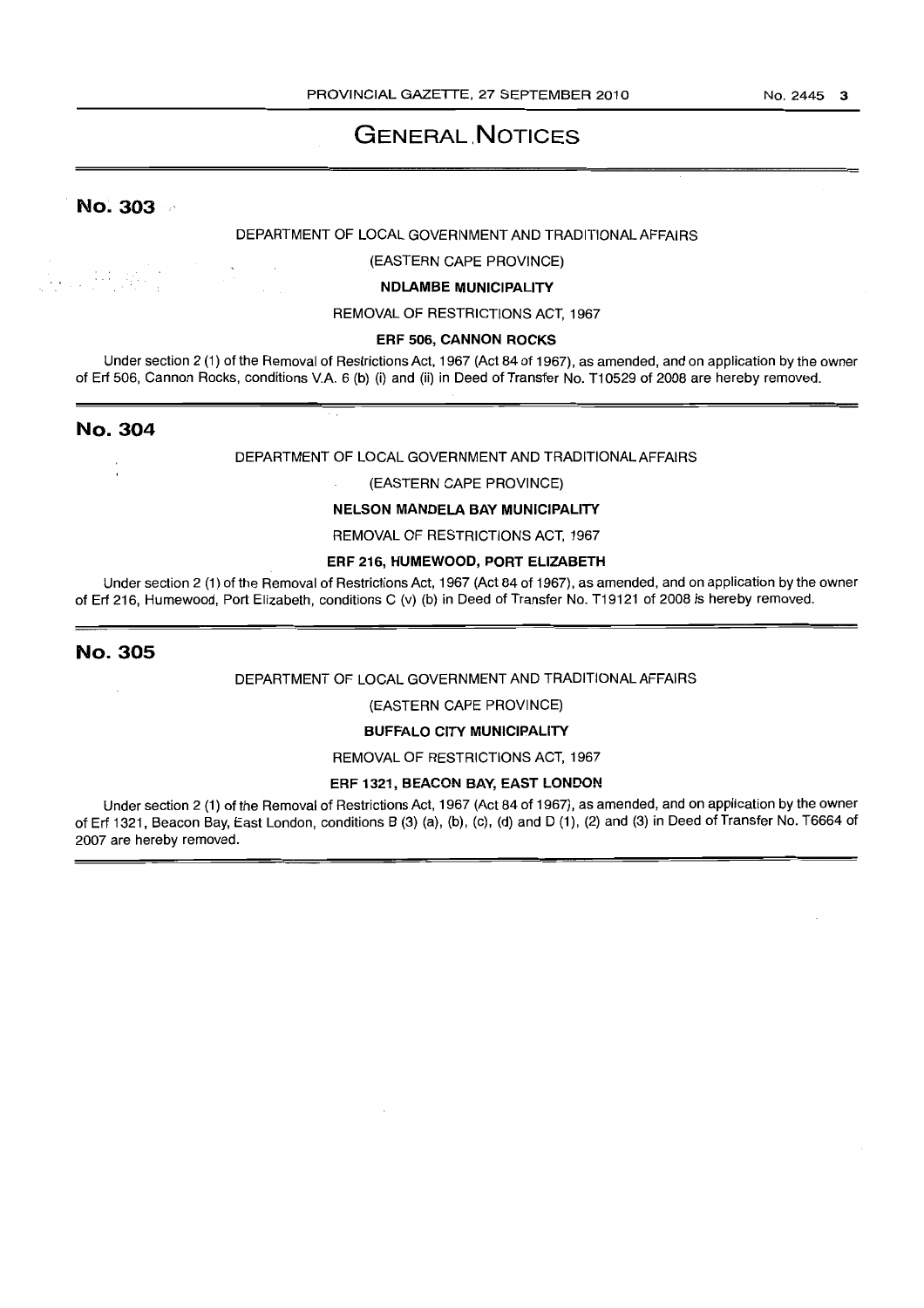# No. 302

# NOTICE IN TERMS OF REGULATION 21(10) OF THE REGULATIONS UNDER THE DEVELOPMENT FACILITATION ACT, 67 OF 1995 **CASE NUMBER DT (EC) 014/2010**

Notice is hereby given that SETPLAN acting on behalf of INTSIKA YETHU MUNICIPALITY AS OWNER has lodged an application in terms of the Development Facilitation Act for the establishment of a land development area on A PORTION OF THE REMAINDER OF ERF 1 COFIMVABA, Province of the Eastern Cape.

The application consists of the following:

- The subdivision of the site into 3 portions.
- The rezoning of proposed Portion A from Undetermined to Government and of proposed Portion B from Undetermined to Proposed New Roads and Widenings and approval of a site plan.

The relevant plan(s), document(s) and information are available for inspection at the Department of Local Government & Traditional Affairs, Room 4186, Fourth Floor, Tyamzashe Building, BHISHO for a period of 21 days from 27 September 2010.

The application will be considered at a TRIBUNAL HEARING to be held at the Intsika Yethu Municipal Offices on 11 January 2011 at 11hOO and the PRE-HEARING conference will be held at the Intsika Yethu Municipality on 6 December 2010 at 11hOO.

Any person having an interest in the application should please note that:

- 1. You may, within a period of 21 days from the date of the publication of this notice, provide the Designated Officer with your written objections or representations; or
- 2. If your comments constitute an objection to any aspect of the land development application, you must appear in person or through a representative before the Tribunal on the date mentioned above.

Any written objection or representation must be delivered to the Designated Officer at the Department of Local Government and Traditional Affairs, Room 4186, Fourth Floor, Tyarnzashe Building, BHISHO.

You may contact Mr M.M. Mona on telephone no. 040 609 5465 or Fax No. 040 609 5198 if you have any queries concerning the application. LAND DEVELOPMENT APPLICANT: SETPLAN, EAST LONDON TEL: 043 - 743 3883, FAX: 043 - 743 7374.